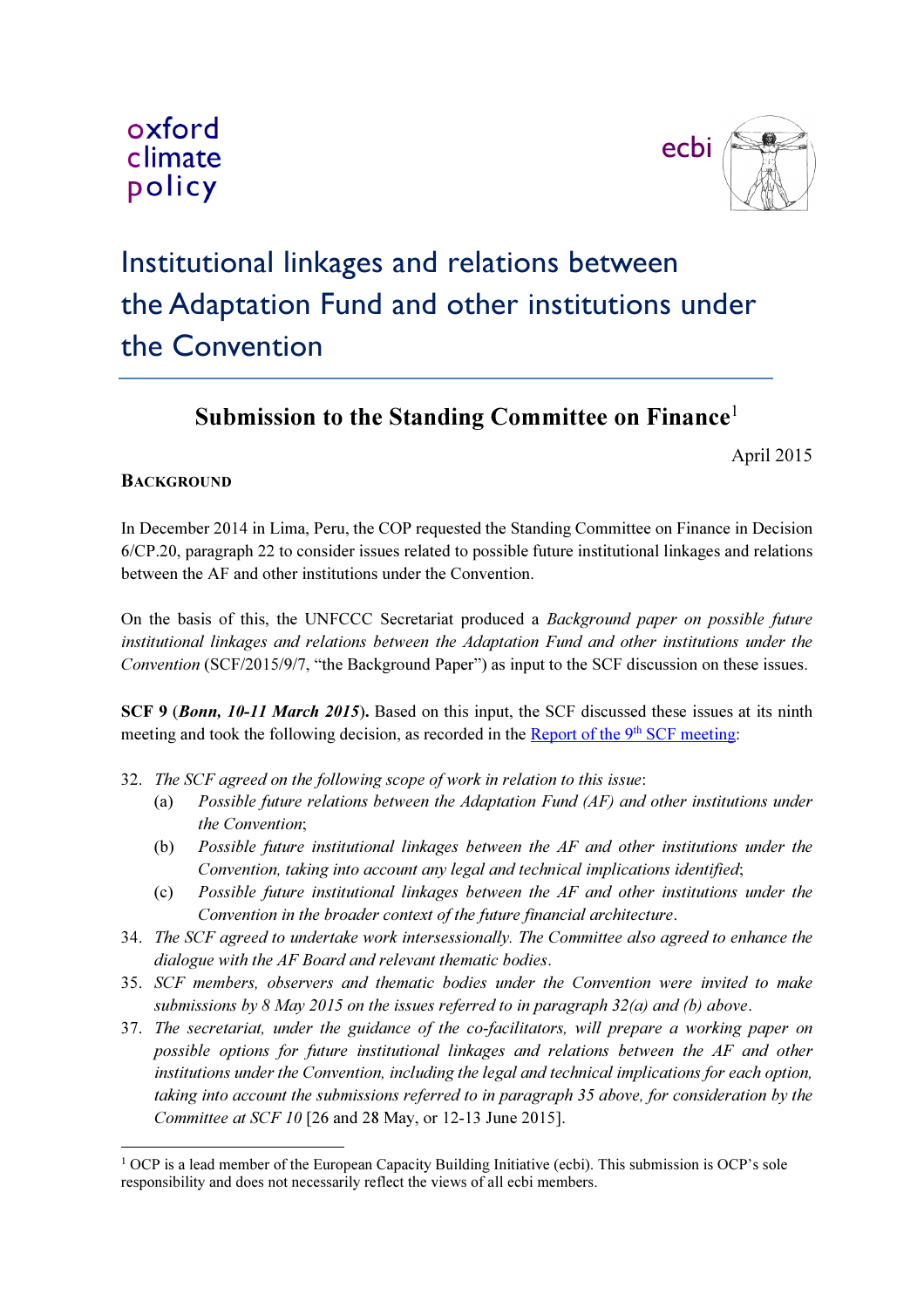AFB 24-25. On 2 March 2015 the Adaptation Fund Board, as mentioned in the Background Paper, decided ( $\overline{Decision B.24-25/9}$ ) – on the basis of a paper on *Potential linkages between the Fund and* the Green Climate Fund (AFB/B.24-25/1) – to request the AF Secretariat to:

- (a) Further assess:
	- (i) The potential for the Adaptation Fund to apply as a financial intermediary of the Green Climate Fund; and
	- (ii) The feasibility of entering into some form of memorandum of understanding or legal agreement under which the Fund could programme GCF funds; and
- (b) Present its conclusions to the 25th Board meeting.

AFB 25 (Bonn, 9-10 April 2015). On the eve of the  $25<sup>th</sup>$  AF Board meeting, the ecbi organised an informal meeting for the AF Board members co-hosted with Hans-Olav Ibrekk, incoming Chair of the AF Board. After a welcome by the incoming AF Board Chair, Benito Müller (ecbi director) gave a short presentation "The Adaptation Fund in the new climate finance regime: Its role in relationship with the GCF" followed by a presentation by Dima Shocair Reda of the AF Secretariat on "Potential" Linkages: Adaptation Fund & Green Climate Fund." The discussion that followed was very open and constructive and broadly in favour of a two-pronged approach, namely to pursue both accreditation as a multilateral funding entity of the GCF in order to secure a predictable core-funding stream in the form of programmatic budget support, and the establishment of an MOU between the two funds that would define how they could ensure complementarity of their operations through a division of labour.

At the AF Board meeting, the "Strategic discussion on objectives and further steps of the Fund: Potential linkages between the Fund and the Green Climate Fund" (Agenda Item 8) was clearly seen as the key agenda item. After an extensive discussion, the AF Board decided (Decision B.25/21) to request:

- (a) The Chair and Vice-Chair, based on decision B.24-25/9 and discussions at the twenty-fifth meeting of the Adaptation Fund Board, to initiate consultations with the Standing Committee on Finance and start a dialogue with the Green Climate Fund (GCF) Board, on potential linkages between the two funds and request the issue of complementarity between the two funds to be considered by the GCF Board at the earliest;
- (b) The secretariat, in consultation with the trustee, as appropriate, to prepare a document for consideration by the Board at its 26th meeting [6-9 October 2015] containing further legal, operational, and financial analysis on the implications of various linkages with the GCF;
- (c) The secretariat to discuss with the secretariat of the GCF concrete activities to initiate collaboration, including but not limited to the following areas: (i) Readiness support, including by organizing joint activities such as workshops or seminars in regions; (ii) Results Based Framework; (iii) Accreditation; (iv) Project/programme identification; and
- (d) Request the Chair and the secretariat, report to the Board at its twenty-sixth meeting on the progress made in points above in sub-paragraphs (a) to (c).